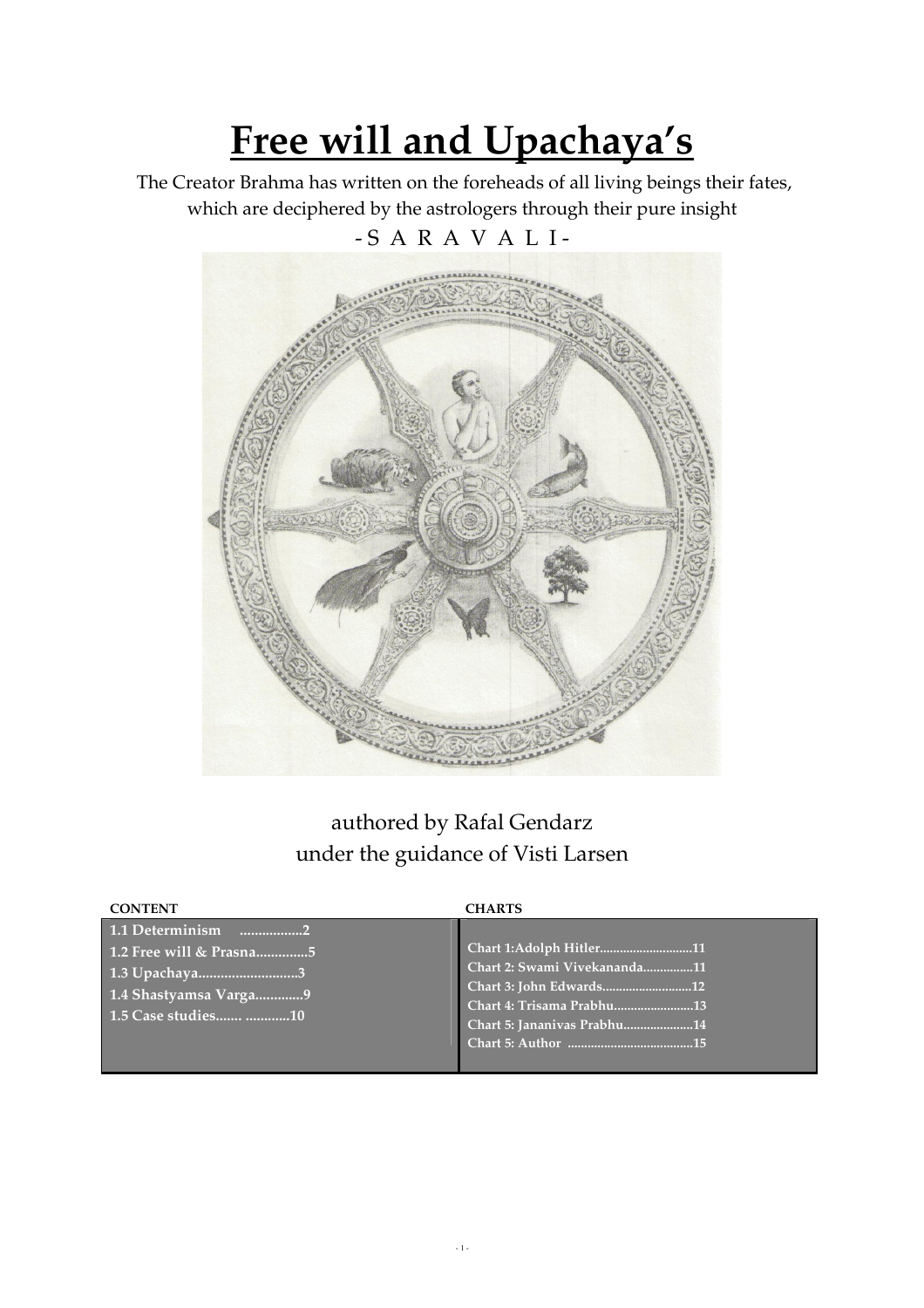# 1.1 Determinism & Free will

### HOW FREE WE ARE..

Thomas Hobbes – english philosopher and political theorist from XVII – century - says that phrase "free will" has no sense as will must be free because it is part of freedom, there is nothing such as unfree will.

So this article tell us how much we are free in taking / building our atmosphere and karma.

## DEFINITION

Free will - The power of making free choices that are unconstrained by external circumstances or by an agency such as fate or divine will.

#### VIEWS

Libertanianism says that we have metaphysical freedom, it is sometimes called voluntarism. Compatibilism says that free will still stays in deterministic world. Part of beliefs, thoughts & desires. Generally among philosophers some say we are determined by the conception of what we think is good, but next school says that knowledge & desire are seperatable. The second view is also present in Gita where Arjuna asks why we do action which are unproper  $(2<sup>nd</sup>$  chapter).

| Concept:         | Bhasya:                                                                       |  |  |  |  |  |  |
|------------------|-------------------------------------------------------------------------------|--|--|--|--|--|--|
| Determinism      | view that all events are the necessary results of previous causes, that       |  |  |  |  |  |  |
|                  | everything that happens has a cause                                           |  |  |  |  |  |  |
| Incomaptibilism  | view that there is no way to reconcile a belief in a deterministic universe   |  |  |  |  |  |  |
|                  | with actual free will                                                         |  |  |  |  |  |  |
| Hard determinism | view that accepts both determinism and incompatibilism, and rejects the       |  |  |  |  |  |  |
|                  | idea that humans have any free will                                           |  |  |  |  |  |  |
| Libertarianism   | view hat individuals do have metaphysical freedom and which therefore         |  |  |  |  |  |  |
|                  | rejects determinism                                                           |  |  |  |  |  |  |
| Compatibilism    | view that free will still emerges out of a deterministic universe even in the |  |  |  |  |  |  |
|                  | absence of metaphysical uncertainty                                           |  |  |  |  |  |  |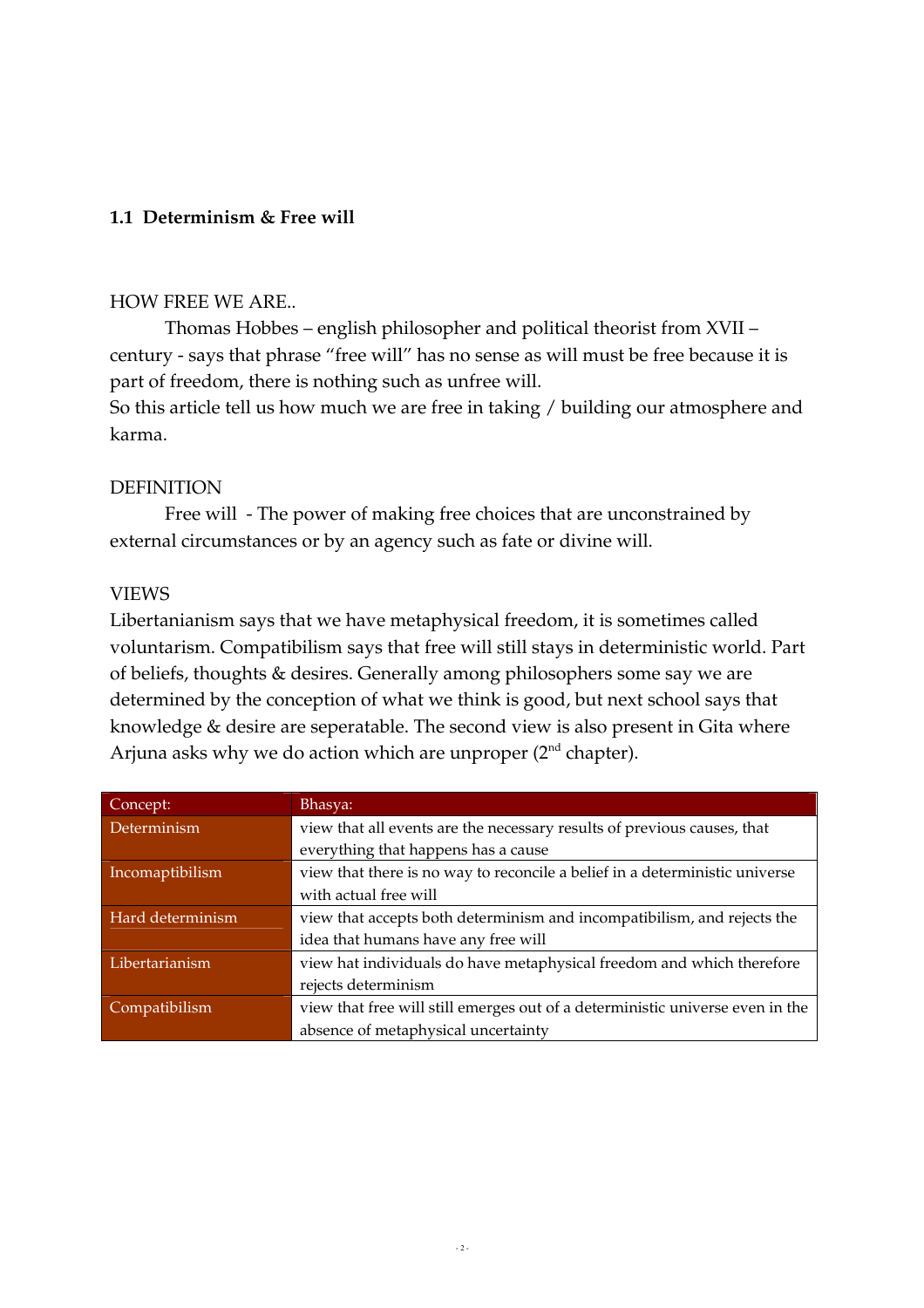Mainly the schools we can divide into two schools: determinism & indeterminism. Jyotish takes the shades of grey between the two as Jupiter is karak of balance / harmonizing.

In medevial ages the soul idea was born. God has created the humans impowered by free will. Human can choose to follow path of light or shadow/dark. Where is choice there must be free will but then subject changes from philosophy to sociology and then there is a question how far can the person reach beyond the ground firmed by social background? Various persons born in same social background gain different positions in life, we can stick this to abilities & powers of specific person but then why this person has this abilities? If we cling to theory of chaos then this question never arise as randomity is foundation of unjustice but if there is suspicion of Supreme controler then we must seek the ballance between karma (something which is put on us) and free will (spot from which we are building/creating).

| Representative:                     | Concept:                                              |
|-------------------------------------|-------------------------------------------------------|
| Friedrich Schiller & Rudolf Steiner | Individual is initially unfree, they are driven by    |
|                                     | morality/rationality and desires as well, the         |
|                                     | sollution is balance between these two ways of        |
|                                     | acting, free will is not natural but can be attained. |
| Thomas Hobbes                       | Person act freely only when the person willed the     |
|                                     | ac and could do otherwise : so concious decision      |
|                                     | is important.                                         |
| John Locke                          | Phrase free will doesnt have any sense, he took       |
|                                     | view that determinism was irrelevant. Defining        |
|                                     | feature of voluntarity is ability to postpone a       |
|                                     | decision long enough to reflect                       |
| Wiliam James                        | Author of phrase "soft determinism". Taken to         |
|                                     | ethical ground as there is no proof on taken this     |
|                                     | discussion on scientific/psychological level          |
| Johnatan Edward                     | Indeterminism was incompatible with individual        |
|                                     | dependence on God and hence with his                  |
|                                     | sovereignty. He reasoned that if individuals'         |
|                                     | responses to God's grace are contra-causally free,    |
|                                     | then their salvation depends partly on them and       |
|                                     | therefore God's sovereignty is not "absolute and      |
|                                     | universal.                                            |
| Isaiah Berlin                       | This principle - van Inwagen calls it the             |
|                                     | "principle of alternate possibilities" - is said be a |
|                                     | necessary condition for freedom. In this view acts    |
|                                     | performed under the influence of irresistible         |
|                                     | coercion are not free                                 |
| Plato                               | no one would deliberately choose a worse over a       |
|                                     | better course of action, people's decisions are       |
|                                     | determined by their understanding                     |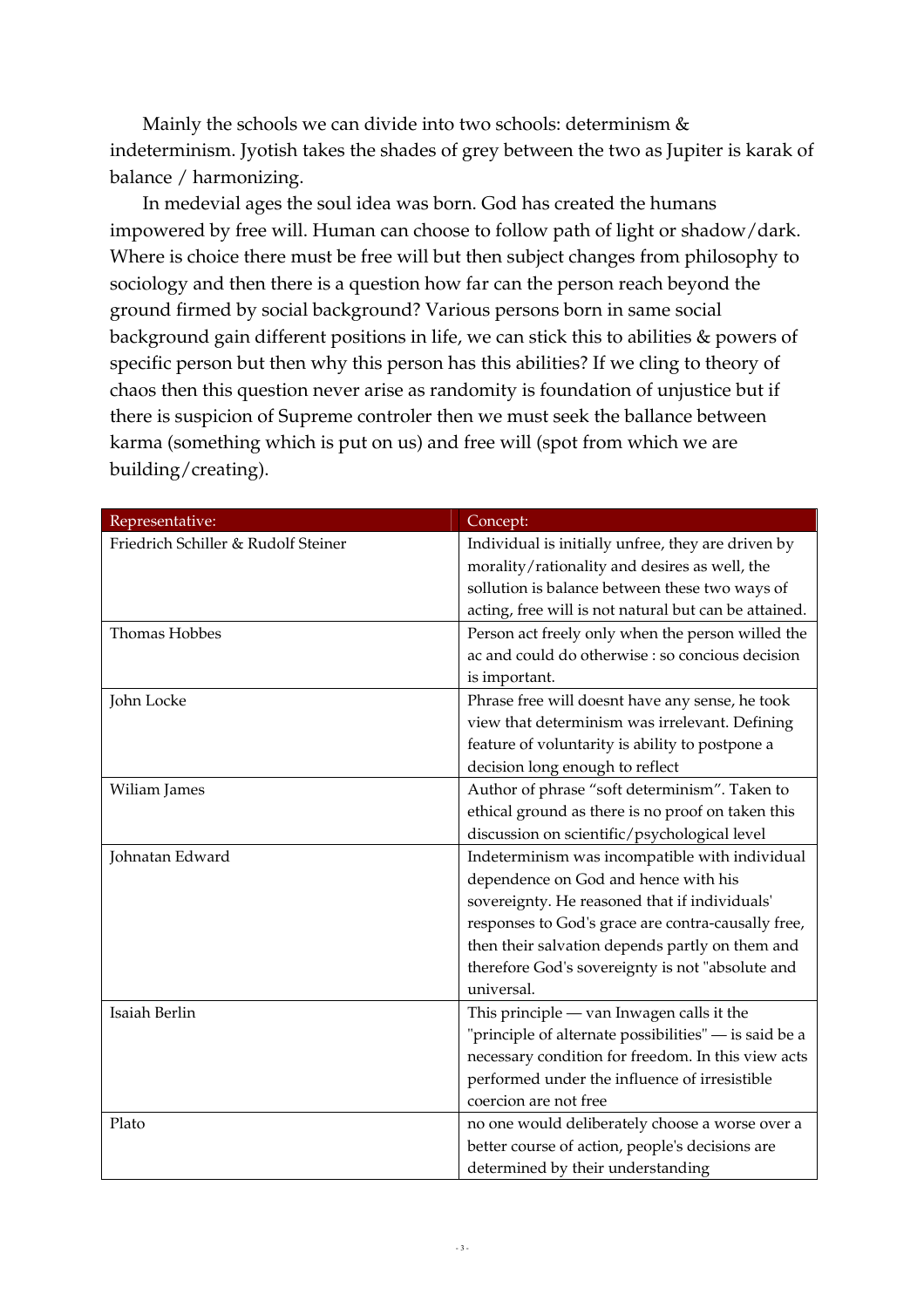| Aristotle          | he distinguished between reason and desire,      |  |  |  |  |  |  |
|--------------------|--------------------------------------------------|--|--|--|--|--|--|
|                    | pointing out that people sometimes do what they  |  |  |  |  |  |  |
|                    | desire even when they know it will harm          |  |  |  |  |  |  |
|                    | themselves or others                             |  |  |  |  |  |  |
| St. Thomas Aquinas | freedom of man's will in spite of divine         |  |  |  |  |  |  |
|                    | omnipotence, holding that God's omnipotence      |  |  |  |  |  |  |
|                    | meant he could do all things possible or         |  |  |  |  |  |  |
|                    | consistent with his goodness and reason, which   |  |  |  |  |  |  |
|                    | did not include the predetermination of human    |  |  |  |  |  |  |
|                    | will                                             |  |  |  |  |  |  |
| William of Occam   | There is free will but claimed it impossible for |  |  |  |  |  |  |
|                    | any human to comprehend how it is compatible     |  |  |  |  |  |  |
|                    | with God's foreknowledge and omniscience,        |  |  |  |  |  |  |
|                    | which cannot be distinguished from his role as   |  |  |  |  |  |  |
|                    | prime mover and original cause                   |  |  |  |  |  |  |

GITA VIEW

 According to philosophy of Gita there are five things which inspires the action. They are known as Daiva,Karta, Karanam, Adhistha, Cesta. Generally the Daiva is karma / fate or God intervention and the rest are attribute of will.

 There are many misunderstanding among western scholar about Hindoo philosophy being deterministic which reveal uninformed opinion on that specific and subtle topic.

Generally there are this three types of Karma:

| <b>Type of Karma</b> | Description                                       |  |  |  |  |
|----------------------|---------------------------------------------------|--|--|--|--|
| sanchita karma       | "Accumulated actions." The sum of all karmas of   |  |  |  |  |
|                      | this life and past lives.                         |  |  |  |  |
| prarabdha karma      | "Actions begun; set in motion." That portion of   |  |  |  |  |
|                      | sanchita karma that is bearing fruit and shaping  |  |  |  |  |
|                      | the events and conditions of the current life,    |  |  |  |  |
|                      | including the nature of one's bodies, personal    |  |  |  |  |
|                      | tendencies and associations                       |  |  |  |  |
| kriyamana karma      | "Being made." The karma being created and         |  |  |  |  |
|                      | added to sanchita in this life by one's thoughts, |  |  |  |  |
|                      | words and actions, or in the inner worlds         |  |  |  |  |
|                      | between lives. Kriyamana karma is also called     |  |  |  |  |
|                      | agami, "coming, arriving," and vartamana,         |  |  |  |  |
|                      | "living, set in motion." While some kriyamana     |  |  |  |  |
|                      | karmas bear fruit in the current life, others are |  |  |  |  |
|                      | stored for future births.                         |  |  |  |  |
|                      |                                                   |  |  |  |  |
|                      |                                                   |  |  |  |  |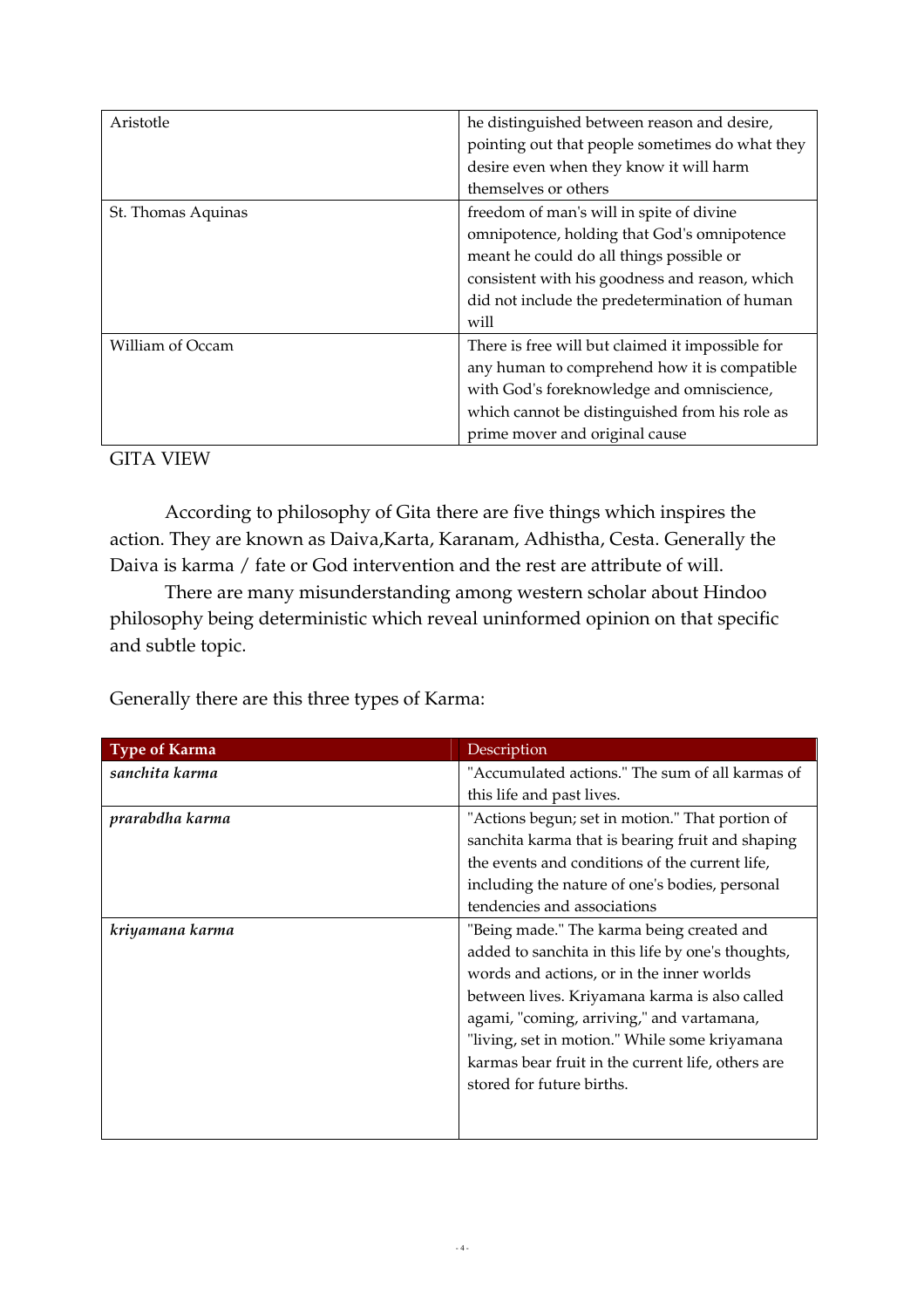• Author of Prasna Marga (according to Dr BV Raman) has tried to explain that sanchita karma can be exhausted by our sojourn in heaven or hell, whereas prarabdha must be experienced in this life. Prarabdhakarma, at the end of this life will result in our re-birth.

There is also concept of Prarabdha & Aprarabdha. "When the seeds (bija) of sinful reactions have not yet fructified, the reactions are called aprārabdha"<sup>1</sup>. So there are reaction who are just about to manifest (kuta) and that which are barely manifesting (beeja). The fructifying beeja into prarabdha is called phalonmukha.

### The Padma Purana says:

(1.1.23) aprarabdha-phalam papam kutam bijam phalonmukham kramenaiva praliyeta visnu-bhakti-ratatmanam

 There are different stages of dormant reactions to sinful activities to be observed in a sinful life. Sinful reactions may be just waiting to take effect [phalonmukha], reactions may be still further dormant [kuta], or the reactions may be in a seedlike state [bija]. In any case, all types of sinful reactions are vanquished one after another if a person engages in the devotional service of Lord Visnu.

# 1.2 Free will & Prasna

# KARMA

In Prasna Marga it is stated that man is born to reap the consequence of his past Karma. Portion from that which belong to Sanchita man reap in higher or lower planetary systems but the rest he reaps in next life born in womb of woman according to destiny.

Kundali built on Janma time tell us about karma we reap from previous lifes, and the importance of that we see from statement of Parasara about weightage of Shastyamsa chart in Vimshopak system calculation.

# JYOTISH MEANS LIGHT

Rasi Kundali built on Prasna tell us about exact moment of destiny chain. This chain of destiny is our journey and Jyotish is about enlighten us about this Journey according to Jatak Parijat ("there is nothing in the world like

 1 Srila Prabhupada: Srimad Bhagavatam commentary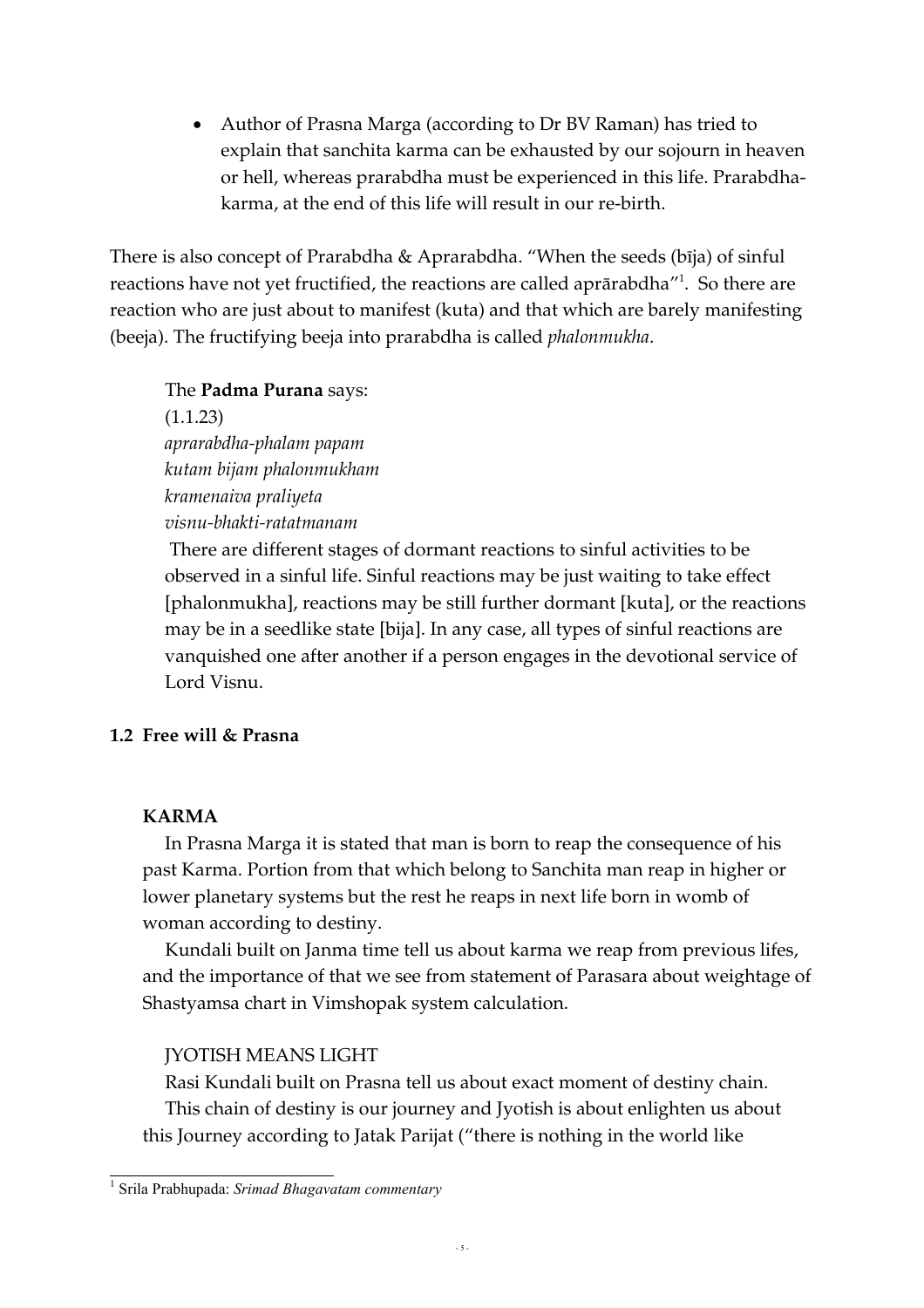horoscope to help men in aquisition of wealth...and to serve to them as guide in their journeys" JP XVI/2). According to Jatak Bharanam without Light of Astrology we cant say if our standart of life is high, medium or low. The standart is built on previous deeds done conciously or unconciously with the association of three modes of nature namely: satva, rajas & tamas.

The karma we reap is noted by Chitra Gupta and can be revealed through Prasna.

#### JUDGE THE USAGE OF FREE WILL

 If Prasna Kundali has better yoga's than Janma then there is uplifment of good fortune / karma through present lifetime effort. Therefore there is need for Prasna chart especially for longevity matters.

#### 1.3 Upachaya

#### GROWTH THROUGH MALEFICS

Upachaya are the third, sixth, tenth and eleventh bhavas. These are the bhavas which causes growth, and Phaldeepika says that house will flourish in the dasa of malefics in third, sixth and eleventh. These are the houses where malefics do what they gotta do - take from others with mood of anger(mars), cheat(rahu), sudden event(ketu) and lie(sani).

#### RAHU INSIDE TRIKA

The grahas which lords these houses in natural zodiac are the cause of jelousy (i.e Sani & Buddha) which means that the world of Rahu is world of jelousy while the world of Ketu (moksa-marga) is world of equallity which comes from soul-level platform. What is important here : Rahu exalts in third natural sign, has Mooltikrona in sixth and owns eleventh sign. Rahu therfore tell us about rebirth (digbal in seventh - per Kalachakra article of Sanjay Rath). This karma-controling chaya-grahas are connected to our past thereofore there is idea about seeing the Shastyamsa of this lords.

#### BHOGA vs TYAGA

 Taking from the world obstruct actions leading to Moksa : eleventh and third are marakas to fifht and ninth - dharma bhavas. Dharma action leads to Mukti (liberation) therefore it is said that sixth house is worst because it obstructs fifth and twelfth bhavas namely recitation of mantra's and final emancipation from cycle of birth & death. The tenth and eleventh has the Jupiter as Karaka while third and sixth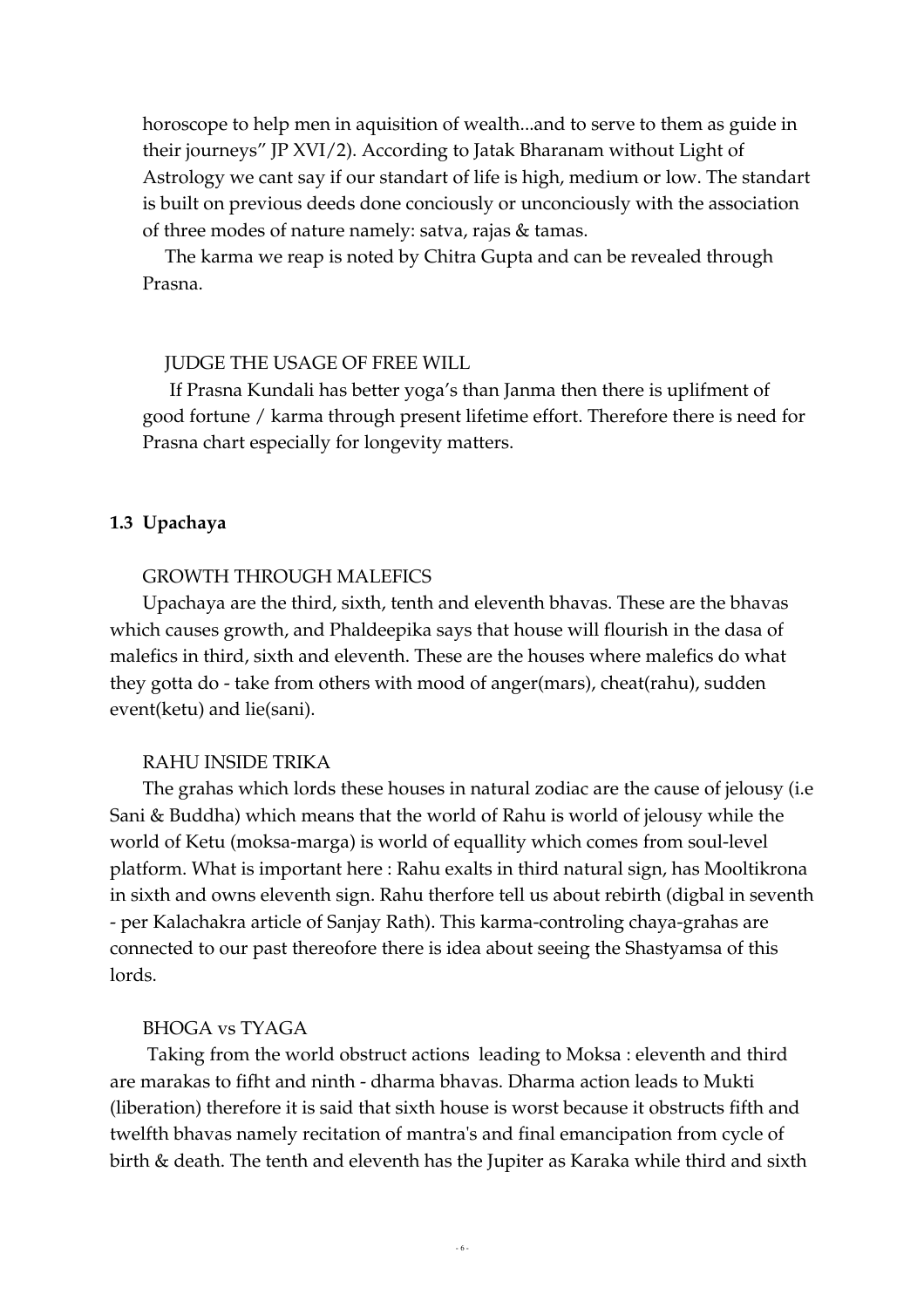has the Mangal. Mangal is about energy we engage to fight (third) and conquer(sixth). Tenth and eleventh are on the drsya side of the Zodiac therefore Jupiter rules the trees which are giving the fruits (in opposition to external Venus). It means that through effort and hard work (third & sixth again) we gain some success & Swarga (tenth house) and gains & friends (eleventh).

#### TATTWA

It is also important to mention that this bhavas are lorded by prthvi and airy signs which contribute to Vaisya & Sudra community / varna which is more connected to taking (vaisya's are still generating the crops and other important materials for social use) while Ksatrya's and Brahmana's has social responsibility and duty where the Satva Guna is neccessary (Surya(giving) / Jupiter(teaching) are satvic).

#### STRENGTH FOR LAWYERS

 I wanto also mention that grahas in sixth house will indicate pain we can give to our potential enemy/opponent. Rahu will give scandal to enemy while Surya will give resources/financial problem – it tell us about concept of Srimad Bhagavatam jivo jivasya jivanam – one person is meal for another. Taking can mean other's pain therfore the mood of shastyamsa lord should be seen. So we should see how beneficial these lords are per stanza : "If the lord of third bhava has attained benefic vargas and is strong, the person born will be virtous; but he will be rash if that planet be in depression or eclipsed or occupy an inimical or malefic sign and also associated with a malefic planet. " JP XII/760

#### TRIKA

Third , Sixth & Eleventh are called also Trika houses. Ka is brahma-akshara which tell us about rajaguna - creative principle in this world. Growing, creation & intiative - this are building the free will - instrument which will generate our new body, our new karma and our new destiny.

#### UNIQUE CONCEPT

 Now the true unique concept is here.. we are trying to find the mood (from previous birth) which will instigate in subtle way the initiatives of free will. The consequence of this possibility means that even our free will is based on subtle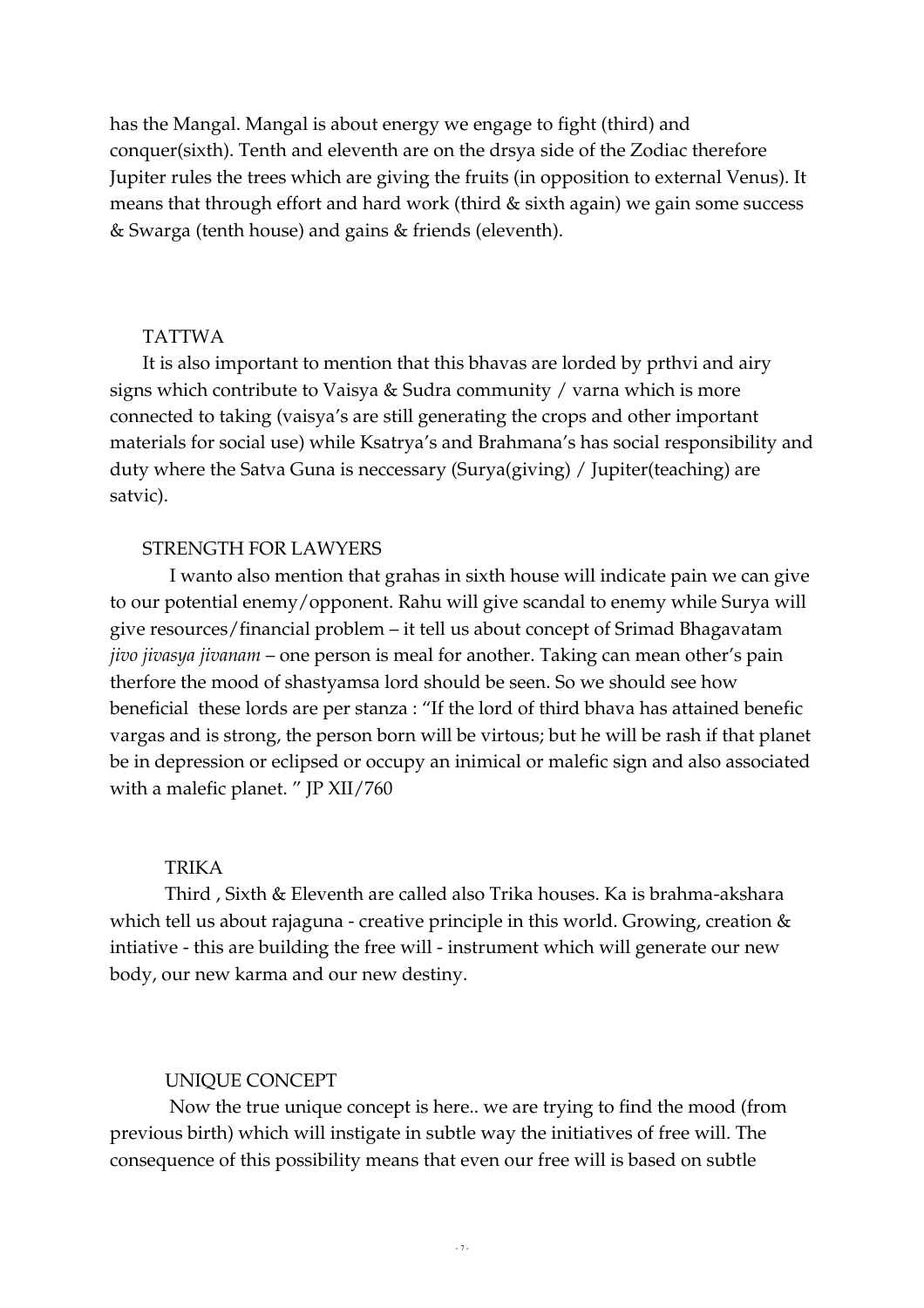Vasanas (impression subtler than Samskaras which build the Vrtti –chain and then build - Linga Sarira).

| Third bhava           | Duschikya, Uras, Right ear, Army valour, prowess,        |  |  |  |  |  |
|-----------------------|----------------------------------------------------------|--|--|--|--|--|
|                       | brother                                                  |  |  |  |  |  |
| Sixth bhava           | Debts, arms, thieves, wounds, diseases, enemies, battle, |  |  |  |  |  |
|                       | wicked acts, sins, fear, humilitation                    |  |  |  |  |  |
| <b>Tenth bhava</b>    | Rank, position, honour, occupation, profession, zenith,  |  |  |  |  |  |
|                       | quality, command, meshurana (giving orders)              |  |  |  |  |  |
| <b>Eleventh bhava</b> | Gains, income, receipt of wealth, accomplishment,        |  |  |  |  |  |
|                       | splendour, prosperity, profits                           |  |  |  |  |  |

# GENERAL MEANING - PHALDEEPIKA

This meaning will be important in our discussion:

| Third bhava / Lord        | Zeal, initiative, sexual drive                      |
|---------------------------|-----------------------------------------------------|
| <b>Sixth bhava / Lord</b> | Conquering, litigation, giving pain to enemy        |
| Tenth bhava / Lord        | Success, Fame, Work, Karmayoga                      |
|                           | Eleventh bhava / Lord Gain, Friends, Dreams & hopes |

Jataka Parijata in chapter about Twelfth chapter (sloka's 35-37) tell us about effect of third lord yoga's. It is interesting and should be viewed from the perspective of zeal/new initiative and first impulse to reach the goal (tenth bhava) and gain the effects (eleventh bhava).

| Third lord Yuti | Phala                                                  |
|-----------------|--------------------------------------------------------|
| Sun             | Valiant                                                |
| Moon            | Firm-minded                                            |
| Mars            | Depraved, senseless, irritable                         |
| Mercury         | Excellent understanding                                |
| Jupiter         | Winning through steady virtous and sciences            |
| Venus           | Carnal appetite, quarrels and intrigues leaded by lust |
| Saturn          | Stupid                                                 |
| Rahu            | Coward                                                 |
| Ketu or Mandi   | Heart-disease, outside the pale of other people        |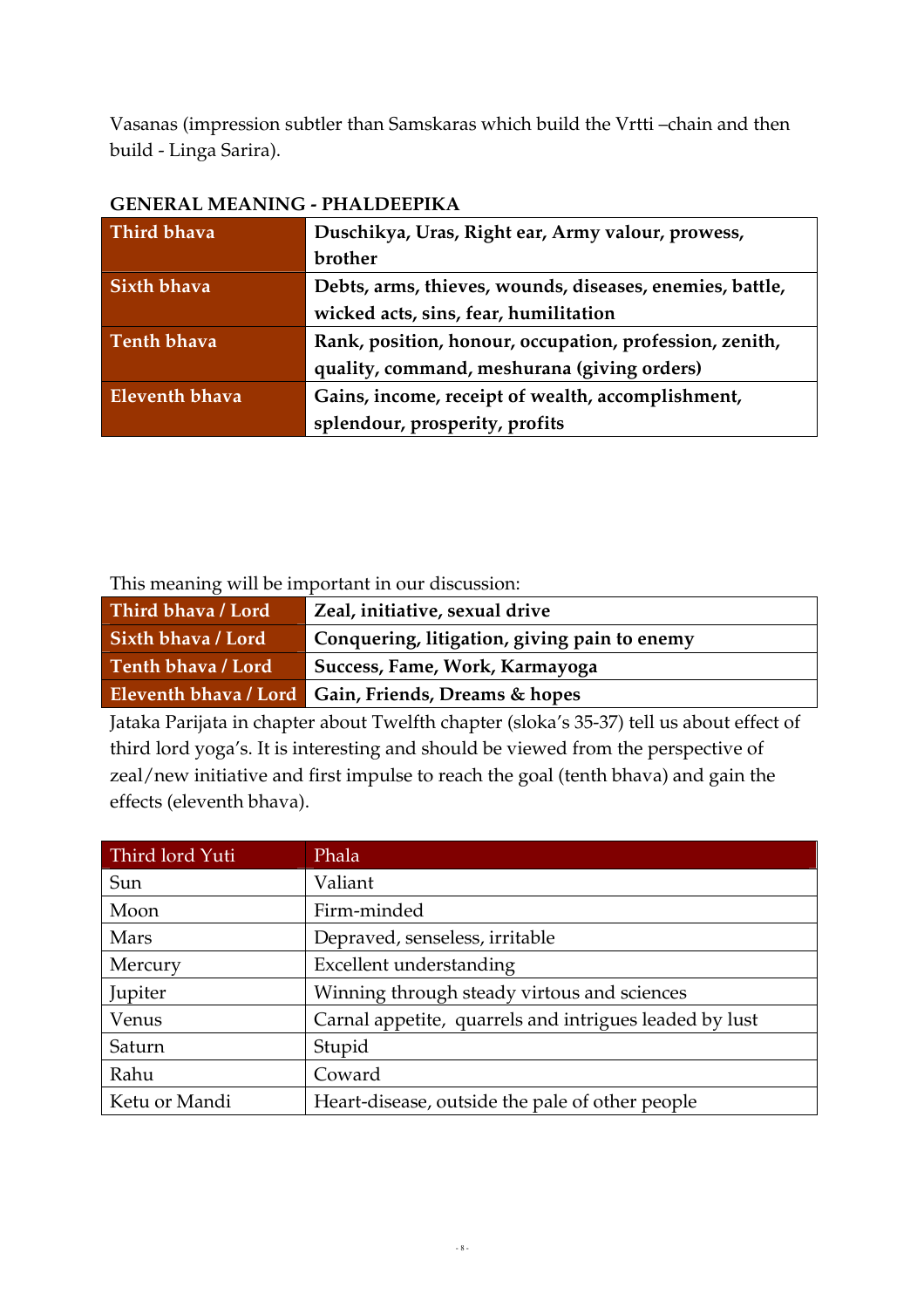# 1.4 Shastyamsa Varga $2$

# DIVISION

Shastyamsa is the one-sixtieth division of a sign. There are 1800 Shastyamsa's in the zodiac with sixty in each sign. This is argument in twin-case where the Shastyamsa need the very precise timing which gives seperate reading for twins (st. Augustine argument agains astrology as science). I think there is no need to convince about importance of Varga charts in reading the chart. They are of utter importance and this is seen from many slokas. One example is : "If planets in debilitated Rasis, occupy exalted Navamsas, they produce wealth equal to king. If they are in exalted Rasis and occupy debilitated Navamsas, they will not produce good". SC 6/1013

# DEPTH OF SHASTYAMSA

In BHPS there is given the sixty names of the Devata's governing the shastyamsas. It maybe noted that Parasara has not simply qualified these shastyamsa as "good & evil" and has instead elaborated on a descriptivie nomenclature for each individual shastyamsa implying that each shastyamsa has to be understood in depth.

# NATURE OF DEVATA

The nature of shastyamsa is based on the shastyamsa DEVATA'S. The nature of Deva should be understood and then alone can an inference be made as to whether the said planetary placement is benefical or evil, and the nature of the benefit or the evil should also be understood.

The right & usage to see Shastyamsa's for every lord of Zodiac is seen in Sarwartha Cintamani & Jataka Parijata. There are many examples which seems gives importance to Shastyamsa occupied by specific lord ie.:

- "If the lord of third house joins cruel Shastyamsas there will be ear problem" Sarwartha Cintamani 3/453
- "If the lord of sixth is Guru aspected by a benefic conjoining a good planet, and Guru combines Mridwamsa etc he will have many cousins." SC 6/685
- " If the sixth lord joins auspicious Shastyamsa like Mridwamsa , Chandramsa, Kinnaramsa the person will always be fond of sweet food" SC 6/694

 $\overline{\phantom{a}}$ 

Subha Shastyamsa's Kroora Shastyamsa's

<sup>2</sup> Based on Sanjay Rath lecture "Shastyamsa".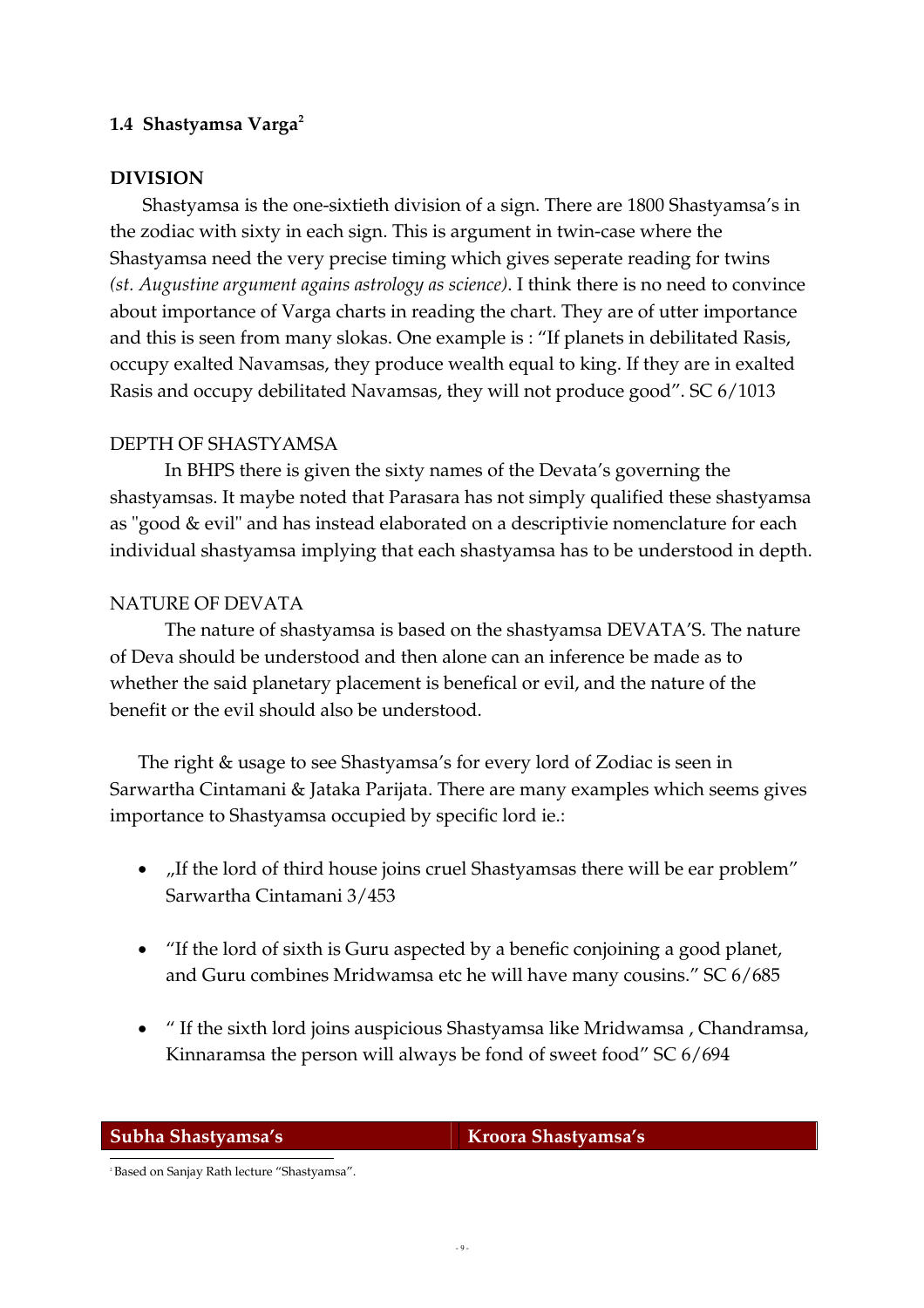| Deva, Kubera, Kinnara, Marut, Amrita, | Ghora, Rakshasa, Yaksha, Bhrasta     |
|---------------------------------------|--------------------------------------|
| Indu, Mridu, Komala, Heramba,         | Kulaghna, Garala, Vahni, Maya, Preta |
| Brahma, Visnu, Deva, Ardra, Kalinasa, | purishaka, Apampathi, Kaala, Sarpa,  |
| Kshitisvara, Kamalakara, Sudha,       | Mahesvara, Gulika, Mrithyu, Kaala,   |
| Amrita, Purnachandra, Saumya,         | Davagni, Ghora, Yama, Kantaka,       |
| Komala, Seetala, Chandramukhi,        | Vishadagdha, Kalinaasa, Vamsakshaya, |
| Praveena, Nirmala, Saumya, Amrita,    | Utpata, Kalarupa, Karaladamsthra,    |
| Sudha-Payodhi, Bhrama, Chandra        | Kroora, Atiseetala                   |
| Rekha                                 |                                      |

# 1.5 Case studies $3$

We will start with Adolph Hitler case. It is well known that shakti yoga is present in his chart aspected by Jupiter which was showin us that person will be engaged in homicide. This destruction of human life is also seen from His vicious dharma represented by Bhrasta Shastyamsa (Jataka Parijata says about importance of that). Ruchak Yoga with tenth lord (capability to issue others) and Surya gave him possibility to attain position capable for destruction of humanity. His third and sixth lord Shastyamsa is called Kala. Kala is death personified (as using in Kala chakra) so the person was very determined to attain His goals even at the cost of death of others. The Nazis advocated the uniting of all German people into one nation and the repudiation of the Versailles treaty, which the Allies had forced Germany to sign.. Germany had great depresion in 1929 and it was catalyst for his rise of power. In 1932 the Nazis become the strongest party in Germany and in 1933 Hitler was named Chancellor – Prime Minister. So we can see that action commited by Hitler had clear streak of violence over them.

<sup>3</sup>Colo/fontr significance:

 $\overline{\phantom{a}}$ 

<sup>•</sup> italic – giveN by translator software,

<sup>•</sup> blue – meaning taken from Gauranga lecture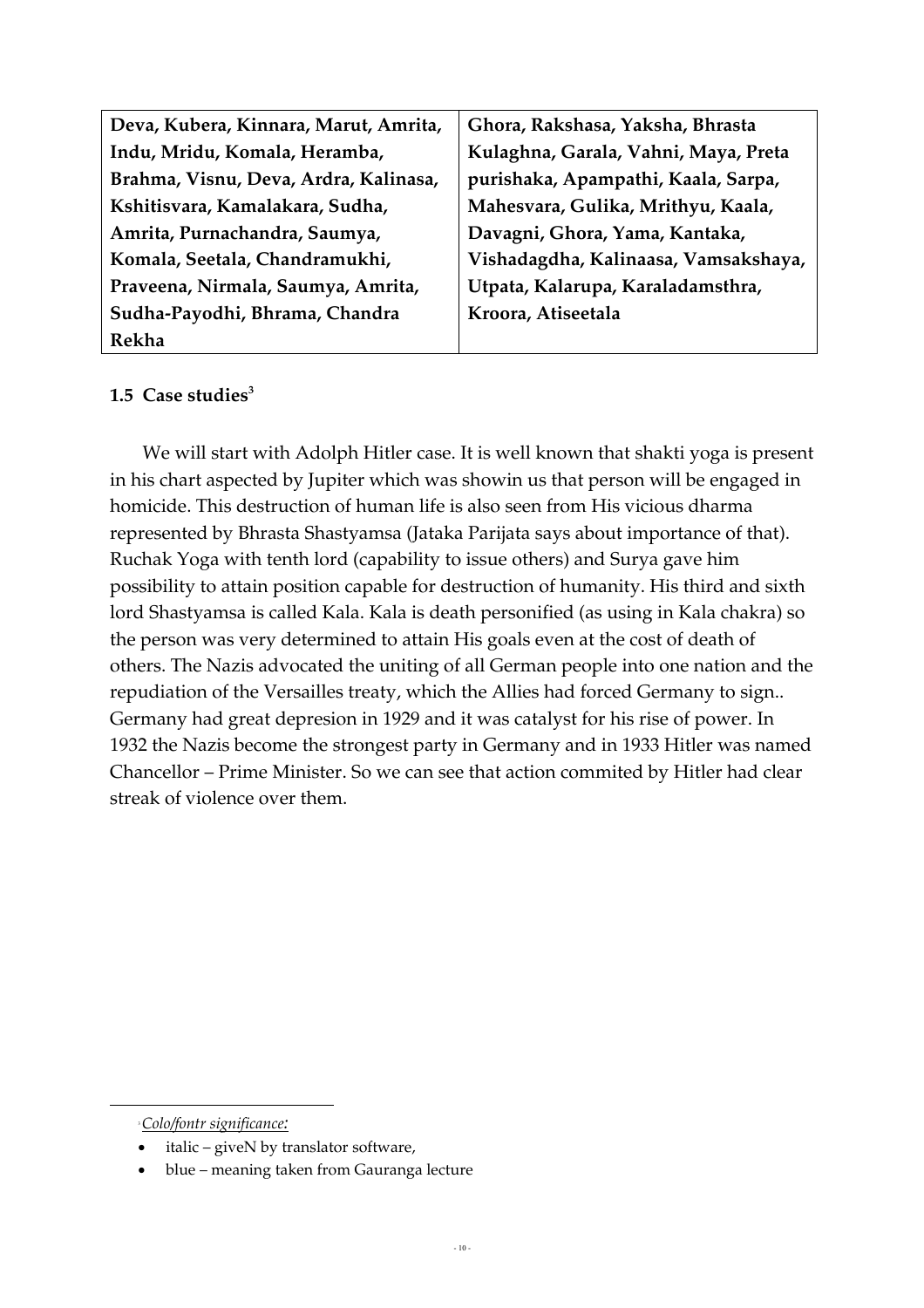|                                  | Mal<br>Bu<br>Sy                         | <b>HL</b>            | Ra                               |                                                             |                    | Gk                             |  |  |
|----------------------------------|-----------------------------------------|----------------------|----------------------------------|-------------------------------------------------------------|--------------------|--------------------------------|--|--|
|                                  | (Sk)                                    |                      |                                  | SL                                                          |                    | Md                             |  |  |
|                                  |                                         |                      |                                  | Ke<br>8<br>Сh                                               | Lg                 | 6                              |  |  |
|                                  |                                         |                      | AL                               | g<br>Gu                                                     |                    |                                |  |  |
|                                  |                                         |                      | Sa                               |                                                             |                    | AL                             |  |  |
|                                  |                                         | Rasi                 |                                  |                                                             |                    |                                |  |  |
|                                  |                                         |                      |                                  | GL                                                          | 7<br>10            | Sa                             |  |  |
|                                  |                                         | Hitler, Adolf        |                                  |                                                             |                    |                                |  |  |
| GL                               |                                         | April 20, 1889       |                                  |                                                             | Ma                 |                                |  |  |
|                                  |                                         | 18:30:00 (0:52 east) |                                  |                                                             | Έu                 |                                |  |  |
|                                  |                                         | 13 E 2, 48 N 15      |                                  |                                                             | (Sk)<br>Sy         | Ra                             |  |  |
| Gu<br>Ke                         |                                         |                      | Gk                               |                                                             |                    |                                |  |  |
| Ch                               | SL                                      | Lg                   | Md                               |                                                             |                    |                                |  |  |
|                                  |                                         |                      |                                  |                                                             |                    | ΉL                             |  |  |
|                                  |                                         |                      |                                  |                                                             |                    |                                |  |  |
| As:                              | 4 Li 24                                 | Su:                  | 8 Ar 30 (PK)                     | Mo:                                                         | 14 Sg 19 (PiK) Ma: | 24 Ar 05 (AmK)                 |  |  |
| Me:                              | 3 Ar 23 (DK)                            | Ju:                  |                                  | 15 Sg 56 (MK) Ve (R): 24 Ar 23 (AK)                         | Sa:                | 21 Cn 09 (BK)                  |  |  |
| Ra:                              | 23 Ge 45 (GK) Ke:                       |                      | 23 Sg 45                         | 20 Ta 60<br>HL:                                             | GL:                | 25 Cp 33                       |  |  |
| Third lord(s)                    |                                         | Sixth lord(s)        |                                  | Tenth lord(s)                                               |                    | Eleventh lord(s)               |  |  |
| Kala                             |                                         | Kala                 |                                  | Kamalakara                                                  | Indu               |                                |  |  |
| Weak;crude;<br>Indinstinct;dumb; |                                         | black, night         | eternal time, death personified, | Soma drop; Moon;time of<br>lake full of lotus<br>moonlight; |                    |                                |  |  |
| eternal time, death personified, |                                         |                      |                                  |                                                             |                    | Moon, bright drop, spark, soma |  |  |
| black, night                     |                                         |                      |                                  |                                                             | juice              |                                |  |  |
|                                  |                                         |                      |                                  |                                                             |                    |                                |  |  |
|                                  |                                         |                      |                                  |                                                             |                    |                                |  |  |
|                                  |                                         |                      |                                  |                                                             |                    |                                |  |  |
|                                  |                                         |                      |                                  | Sk                                                          |                    |                                |  |  |
|                                  |                                         |                      |                                  |                                                             |                    |                                |  |  |
|                                  | Ma                                      | Кe                   |                                  |                                                             |                    |                                |  |  |
|                                  |                                         |                      |                                  | Bu<br>ΉL                                                    | Sy<br>Ra           |                                |  |  |
|                                  |                                         |                      |                                  | GL                                                          | Lg                 | Gu                             |  |  |
|                                  |                                         |                      |                                  |                                                             |                    |                                |  |  |
|                                  |                                         |                      | SL                               |                                                             | Sa                 |                                |  |  |
|                                  | Rasi                                    |                      |                                  |                                                             | 'Md                |                                |  |  |
|                                  |                                         |                      |                                  |                                                             | 9<br>Gk            | Ch                             |  |  |
| Sk                               | Vivekananda, Swami                      |                      |                                  |                                                             |                    |                                |  |  |
| Bu                               | January 12, 1863                        |                      | AL.                              |                                                             |                    |                                |  |  |
|                                  | 6:33:00 (5:53 east)<br>88 E 22, 22 N 32 |                      |                                  |                                                             |                    |                                |  |  |
|                                  |                                         |                      | Ma                               |                                                             |                    | AL.                            |  |  |
| HL<br> Sy                        |                                         |                      | Md<br> Sa                        |                                                             |                    |                                |  |  |
| Lg<br>GL                         | Ra                                      | Gu                   | Ch<br>Gk                         |                                                             |                    |                                |  |  |
|                                  |                                         |                      |                                  | ´Ке                                                         | SL                 |                                |  |  |
|                                  |                                         |                      |                                  |                                                             |                    |                                |  |  |
| As:                              | 26 Sg 10<br>Su:                         |                      | 29 Sg 26 (AK)<br>Mo:             | 17 Vi 27 (AmK)                                              | Ma:                | 6 Ar 20 (GK)                   |  |  |
| Me:                              | 11 Cp 47 (MK)<br>Jut                    |                      | 4 Li 01 (DK)<br>Ve:              | 7 Cp 07 (PK)                                                | Sa:                | 13 Vi 34 (BK)                  |  |  |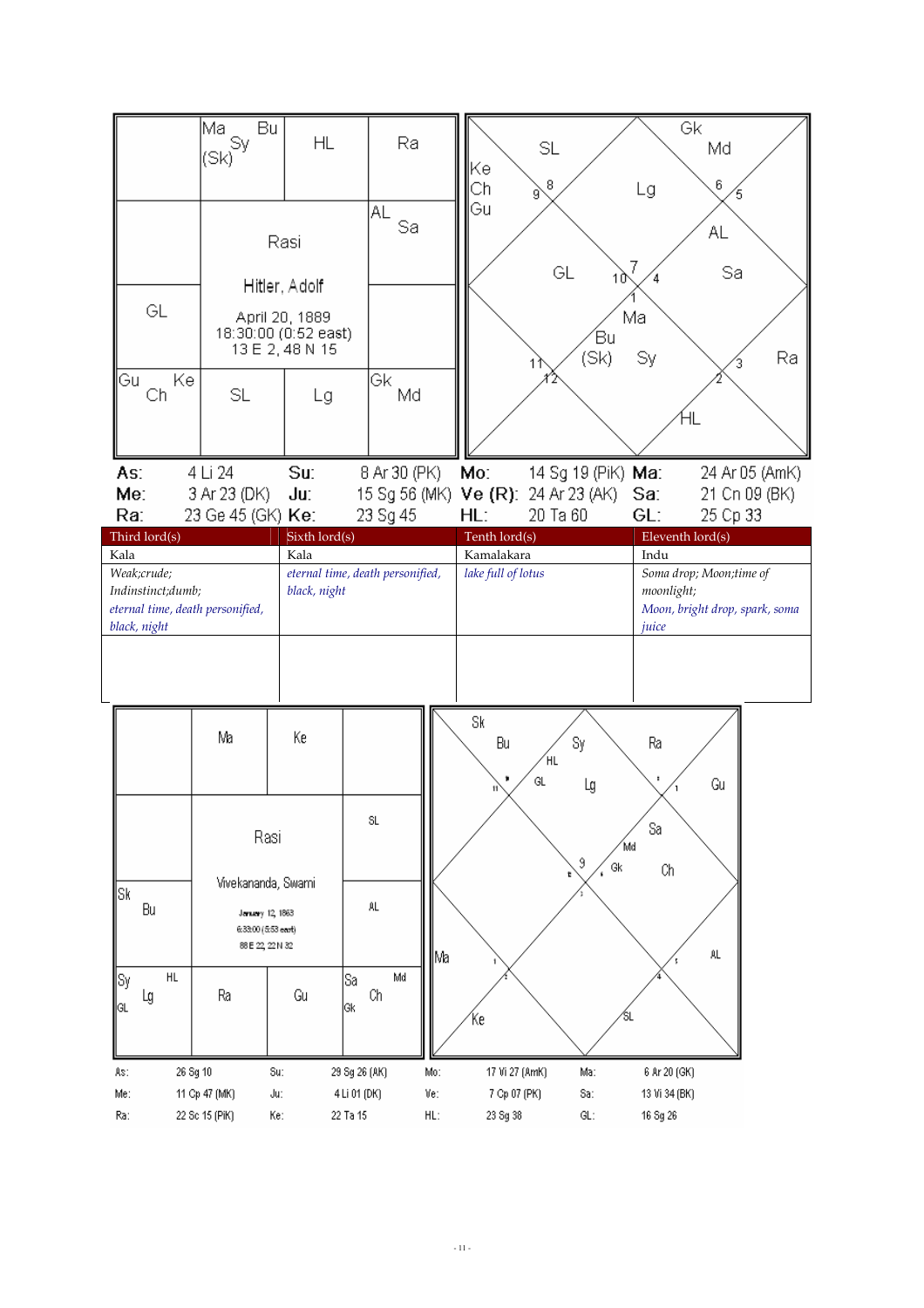| Third lord(s)                     | $Sixth$ lord $(s)$    | Tenth lord(s)       | Eleventh $\text{Iord}(s)$ |  |  |
|-----------------------------------|-----------------------|---------------------|---------------------------|--|--|
| Sarpa, Davagni<br>Komala          |                       | Sudha               | Komala                    |  |  |
| Snake;serpent;                    | soft; sweet; pleasing | nectar/truthfulness | soft;sweet;pleasing       |  |  |
| D-conflagration; forest fire (SR) | tender, agreeable     |                     | tender, agreeable         |  |  |
| S- creeping, crawling, snake      |                       |                     |                           |  |  |
| D-forest fire                     |                       |                     |                           |  |  |

Vivekananda was a renowned thinker in his own right. One of his most important contributions was to demonstrate how Advaitin thinking is not merely philosophically far-reaching, but how it also has social, even political, consequences. One important lesson he claimed to receive from Ramakrishna was that "Jiva is Shiva " (each individual is divinity itself). This became his Mantra, and he coined the concept of daridra narayana seva - the service of God in and through (poor) human beings. This can be done only with benefic tenth lord shastyamsa as Sudha. Swami Vivekananda is considered one of the most famous and influential spiritual leaders of the Vedanta philosophy and is considered by millions of Indians as well as non-Indians as a Messenger of God. Now we can see the only malefic lord is third bhava and in his early days he would fight on trainstations with other opinions. Three benefics in third and sixth from AL made him spiritual personality. Shukra is in satva-nakshatra and Moon-Sani Yoga in dual sign (Satva) made Him very spiritual personality.

|  | AL.              | Sk                                                                             | Ch<br>Sy                     | Gu | Ma<br>Lg                | Bu | SL          | HL<br>Кe<br>4                    | Ma<br>Bu | Ch<br>Lg            | Gu<br>Sy<br>Sk |
|--|------------------|--------------------------------------------------------------------------------|------------------------------|----|-------------------------|----|-------------|----------------------------------|----------|---------------------|----------------|
|  | Ra               | Rasi<br>John Edwards<br>June 10, 1953<br>7:02:54 (5:00 west)<br>82W 57, 34N 41 |                              |    | Iнг<br>Кe<br>lGk.<br>SL |    | lGk<br> GL  | Md<br>(Sa)                       | 3        | AL.                 |                |
|  |                  |                                                                                | GL                           |    | Md<br>(Sa)              |    |             |                                  |          | Έа                  |                |
|  | As:              | 19 Ge 02                                                                       | Su:                          |    | 26 Ta 05 (AmK)          |    | Mo:         | 11 Ta 57 (PK)                    | Ma:      |                     | 4 Ge 21 (DK)   |
|  | Me:              | 14 Ge 26 (MK)                                                                  | Ju:                          |    | 14 Ta 15 (PiK)          |    | Ve:         | 10 Ar 58 (GK)                    |          | Sa (R):             | 27 Vi 29 (AK)  |
|  | Ra:              | 12 Cp 22 (BK)                                                                  | Ke:                          |    | 12 Cn 22                |    | HL:         | 17 Cn 48                         | GL:      |                     | 5 Li 28        |
|  | Third lord(s)    |                                                                                | Sixth lord(s)                |    |                         |    |             | Tenth lord(s)                    |          | Eleventh lord(s)    |                |
|  | Kulagna          |                                                                                | Kantaka, Garala              |    |                         |    | Kala        |                                  |          | <b>Brahma</b>       |                |
|  | ruining a family |                                                                                | G- Venom of snake; bundle of |    |                         |    | Weak;crude; |                                  |          | creator of universe |                |
|  |                  |                                                                                | grass                        |    |                         |    |             | Indinstinct;dumb;                |          |                     |                |
|  |                  |                                                                                | K-troubles                   |    |                         |    |             | Soft;low                         |          |                     |                |
|  |                  |                                                                                | G- poison, venom of snake    |    |                         |    |             | eternal time, death personified, |          |                     |                |
|  |                  |                                                                                |                              |    |                         |    |             | black, night                     |          |                     |                |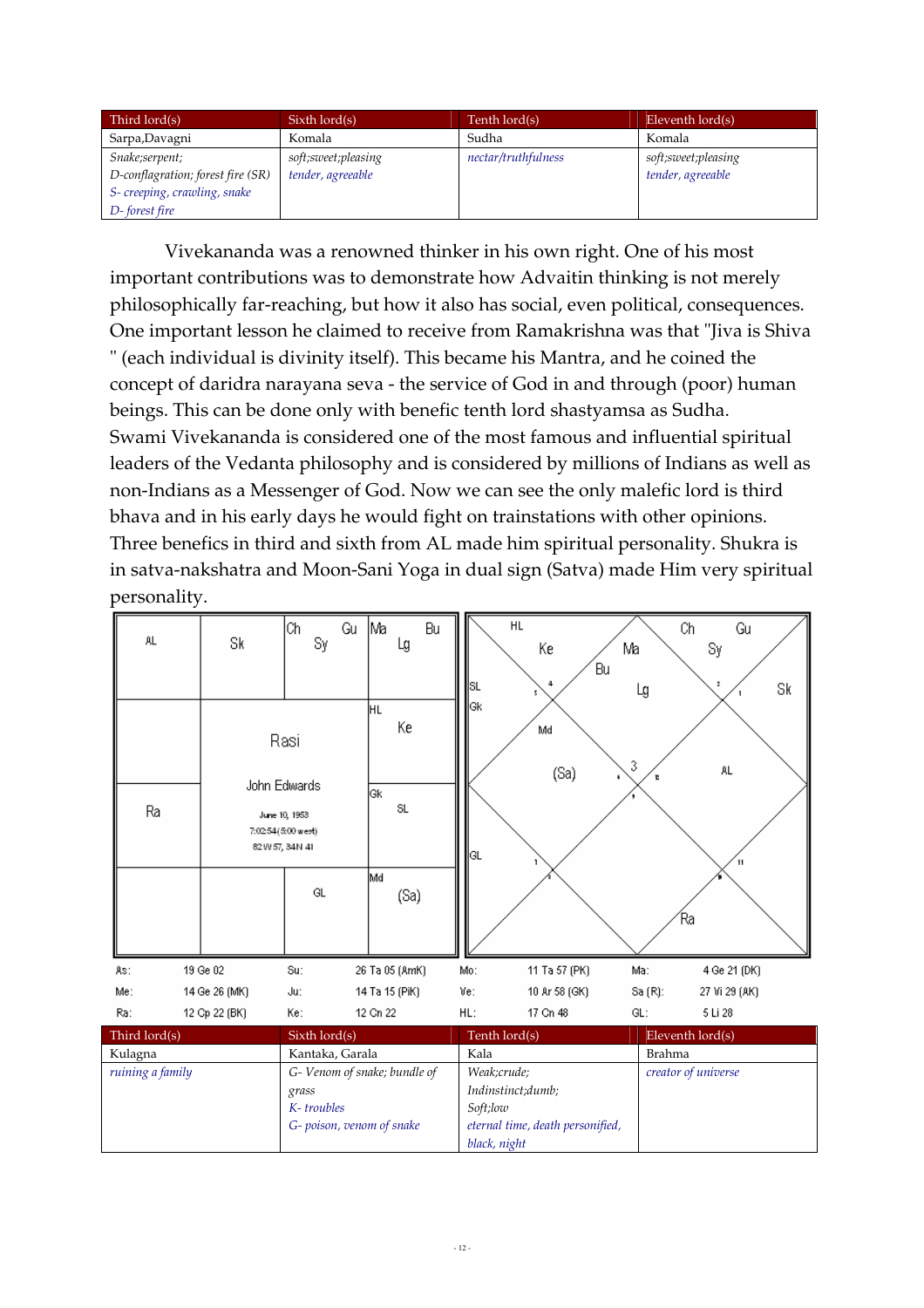This is chart of well-known Senator. John Edwards was chosen by Democratic presidential candidate John Kerry to be his running mate in 2004. Both Edwards and his wife began private practice with law firms in Nashville, Tennessee(Upapada in tenth bhava). Bhadra Mahapurusa Yoga with Mars as sixth lord in Lagna (aspecting AL) gave him fame as person with oratorical & fighting ability which are necessary for this kind of work. The second lord (11L from VL) exalted with Jupiter will make Him wealthy person(Edwards's total net worth is estimated to be between \$22 million and \$69.7 million). We can see that in lawyers chart the sixth house(good if stronger in Dasamsa) & Mangal are very important . The lawyer is good when he can give the Kantaka(problem) to th e opposite party. Here the sixth lord is in Kantaka Shastyamsa. The other lord is in Garala which means venom of the snake so person can be very dangerous to enemies (slight of unmada Yoga on L) . He had main success on Lakey case (which Edwards called "the best lawyering of my life") which with his son's death (Edwards had hoped his son would eventually join him in private law practice) prompted Edwards to leave the legal profession and seek public office (Surya in tenth in D-10).

| GL                 | Kе                                                                                       | Ma                          | AL                                                 | Κe                       | GL<br>12                                                                                                   | Lg       | 10                                                                               |  |
|--------------------|------------------------------------------------------------------------------------------|-----------------------------|----------------------------------------------------|--------------------------|------------------------------------------------------------------------------------------------------------|----------|----------------------------------------------------------------------------------|--|
| Lg                 | Rasi<br>Trisama Prabhu<br>September 18, 1958<br>18:39:59 (2:00 east)<br>16 E 39, 50 N 27 |                             | Sk<br>Bu                                           | AL                       | Ma                                                                                                         | Sk<br>Bu | Sa<br>΄SL<br>Ch<br>Ġк<br>Md<br>Gц                                                |  |
|                    | Sa<br>SL<br>Сh                                                                           | Md HL<br>lRa.<br>Gu<br>Gk   | Sy                                                 |                          |                                                                                                            |          | Ra<br>HL<br>Sy                                                                   |  |
| As:                | 22 Aq 30                                                                                 | Su:                         | 1 Vi 59 (DK)                                       | Mo:                      | 13 Sc 27 (PiK) <b>Ma</b> :                                                                                 |          | 6 Ta 03 (GK)                                                                     |  |
| Me:                | 18 Le 09 (BK)                                                                            | Ju:                         | 8 Li 51 (PK)                                       | Ve:                      | 18 Le 05 (MK) Sa:                                                                                          |          | 26 Sc 21 (AmK)                                                                   |  |
| Ra:                | 0 Li 18 (AK)                                                                             | Ke:                         | 0 Ar 18                                            | HL:                      | 4 Vi 57                                                                                                    | GL:      | 10 Pi 09                                                                         |  |
| Third lord(s)      |                                                                                          | Sixth lord(s)               |                                                    | Tenth lord(s)            |                                                                                                            |          | Eleventh lord(s)                                                                 |  |
| Karala Dansthra    |                                                                                          | Ghora                       |                                                    | Karala Dansthra<br>Ghora |                                                                                                            | Indu     |                                                                                  |  |
| Frightful, teethed |                                                                                          | Aweful,<br>dreadful, poison | Awful; terrific;dreadful;<br>violent,<br>terrible, |                          | G- Awful; terrific;dreadful;<br>K- Frightful, teethed<br>G- Aweful, violent, terrible,<br>dreadful, poison |          | Soma drop; Moon;time of<br>moonlight;<br>Moon, bright drop, spark, soma<br>juice |  |

Here the Lagnesh is with Guru in Ninth bhava which means applying inteligence in religion/higher knowledge. In Guru Mahadasa in Buddhi Gati Dasa (grahamalika) the native's Guru fall down. Therefore it was very personal experience (Lagnesh)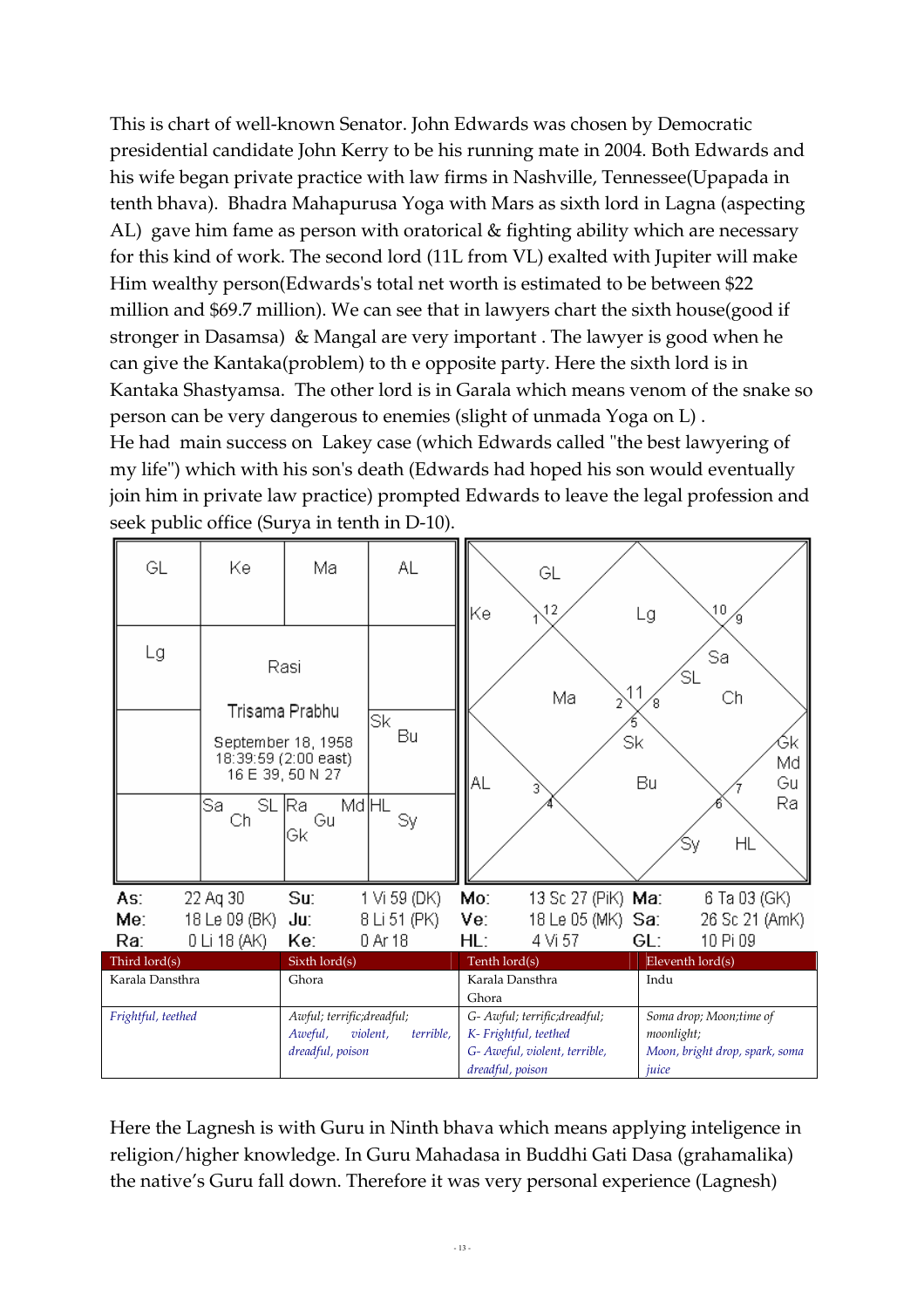which hit the social group (fifth from AL). Here we see the interesting thing the Buddha, Shukra & Moon are in third and sixth from AL which means that person will stray away from violence method but the Shastyamsas (except the eleventh) are malefic. Therefore the mix of this two must be seen – person doesnt use violence and is very kind but the internal attitude towards problems (Sani AK) is very severe. Person suffered many problems but didnt pay back. Third and tenth lord in Ghora Shastyamsa means that person is acting and pushing others (tenth) in method which appareantly can be viewed as fanatic/cruel but the final part of process proposed by Him is very nice (as Satwa Guna is : beginning can be bitter with sugarcane on the end)

|                                                           |                                                | Bu                                                                                       | Ra<br>Ma<br>Sy<br>GL          | SL                                                                               | Ke<br>Сh<br>9<br>10                               |                                             | (Gu)<br>Lg       | (Sa)                                |
|-----------------------------------------------------------|------------------------------------------------|------------------------------------------------------------------------------------------|-------------------------------|----------------------------------------------------------------------------------|---------------------------------------------------|---------------------------------------------|------------------|-------------------------------------|
| AL<br>SL<br>∥Kel<br>Сh                                    | Jananivas Prabhu<br>June 24, 1983<br>(Gu)<br>g | Rasi<br>18:57:02 (2:00 east)<br>19 E 3, 50 N 17<br>(Sa)                                  | Gк<br>Sk<br>∣Md<br>HL         | AL                                                                               |                                                   | 8                                           | Bu<br>Sy.        | Md<br>HL<br>Sk<br>Gk<br>Ra<br>GL Ma |
|                                                           |                                                |                                                                                          |                               |                                                                                  |                                                   |                                             |                  |                                     |
| As:<br>Me:                                                | 15 Sc 00<br>22 Ta 29 (BK)                      | Su:<br>$Ju(R)$ :                                                                         | 8 Ge 60 (PiK)<br>9 Sc 12 (MK) | Mo:<br>Ve:                                                                       | 1 Sg 43 (DK) <b>Ma</b> :<br>24 Cn 05 (AmK;Sa (R): |                                             |                  | 3 Ge 17 (GK)<br>4 Li 08 (PK)        |
| Ra:                                                       | 0 Ge 59 (AK)                                   | Ke:                                                                                      | 0 Sg 59                       | HL:                                                                              | 18 Le 41                                          |                                             | GL:              | 4 Ge 04                             |
| Third lord(s)                                             |                                                | Sixth lord(s)                                                                            |                               | Tenth lord(s)                                                                    |                                                   |                                             | Eleventh lord(s) |                                     |
| Garala                                                    |                                                | <b>Bhrasta</b>                                                                           |                               | Indu                                                                             |                                                   | Sarpa                                       |                  |                                     |
| Venom of snake; bundle of grass<br>poison, venom of snake |                                                | Fallen;dropped; decayed (from<br>$SR$ )<br>fallen, vicious, ruined,<br>depraved, vicious |                               | Soma drop; Moon;time of<br>moonlight;<br>Moon, bright drop, spark, soma<br>juice |                                                   | Snake;serpent;<br>creeping, crawling, snake |                  |                                     |

Here the sixth from Arudha Pada is occupied by three malefics with Lagnesh. So there are two faces to this person. Reactive and stationary is benefic (3 from AL is ruled by Guru and Kendra/Kona occupied by Benefics) while this person can be determined to gain his dreams with use of some himsa techniques. Grahana Yoga's with Purna Chandra & AK with Surya gives spiritual person therefore the techniques can be used when native is provoked (sixth from AL). Third and eleventh lords are in Snake-Shastyamsa's which are similar to Rahu concept of decieve and scheming. Person can be very intelligent how to attain his goals/gains without use the hardviolence. Sixth lord is in Bhrasta shastyamsa which means vicious means while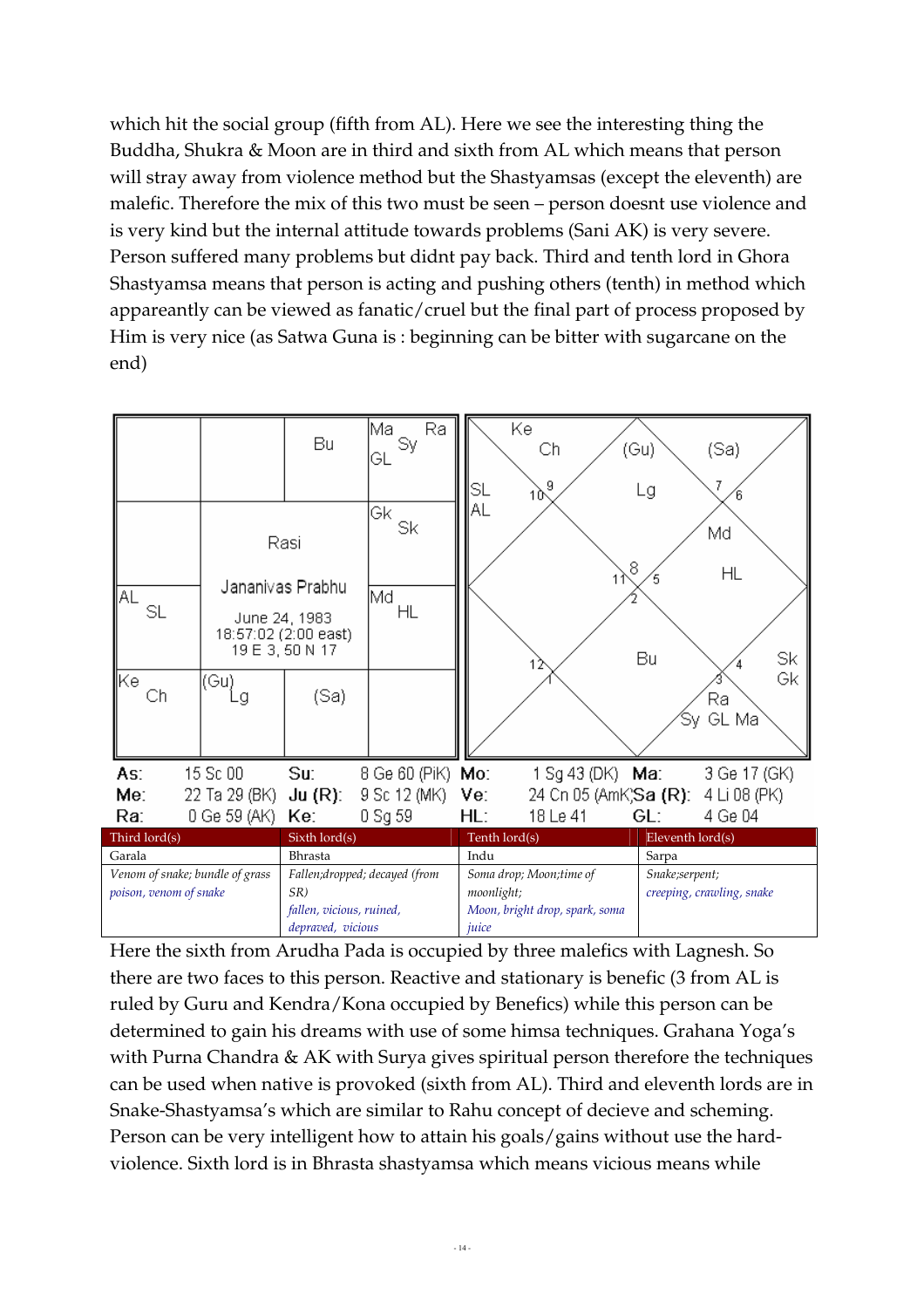fighting as Guru is in Lagna aspecting the AL this is checked through moral fibre (like A.Einstein had Guru in kona in D-1). The tenth lord is in eight bhava's indicating short-term jobs as Shukra is in seventh from AL and lords sixth in Dasamsa the painting will open the door and will be the first occupation respectively. The tenth lord shastyamsa is beneficial and delicate Indu which is similar to Moon in nature. Moon is very nurturing and compassionate so person is very straight forward and childish (innocent) when dealing with his work (partners/projects).

|                         |                                                    |                                                              | Md<br>Ra<br>Lg<br>Gk                       |                      | GL<br>Ra<br>Md<br>4<br>Gk<br>Lg<br>5                        | 2                                       |
|-------------------------|----------------------------------------------------|--------------------------------------------------------------|--------------------------------------------|----------------------|-------------------------------------------------------------|-----------------------------------------|
|                         |                                                    | Rasi<br>Author                                               | GL                                         |                      | ΑL<br>3<br>Bu<br>6                                          |                                         |
| Ch                      |                                                    | October 25, 1982<br>19:36:29 (1:00 east)<br>18 E 41, 50 N 13 |                                            | Saì<br>Sk<br>Sy      | Ke<br>΄SL<br>Ma                                             |                                         |
| ∥Kel<br><b>SL</b><br>Ma | <b>HL</b>                                          | Gu<br>Sy<br>Sa                                               | Sk AL<br>Bu                                | Gu                   |                                                             |                                         |
| As:<br>Me:<br>Ra:       | 9 Ge 06<br>23 Vi 01 (AmK) Ju:<br>13 Ge 48 (MK) Ke: | Su:                                                          | 8 Li 25 (PiK)<br>23 Li 08 (AK)<br>13 Sg 48 | Mo:<br>Ve:<br>$HL$ : | 16 Cp 49 (BK) Ma:<br>6 Li 03 (PK)<br>Sa:<br>14 Sc 12<br>GL: | 1 Sg 49 (DK)<br>2 Li 24 (GK)<br>8 Cn 41 |

| Third lord(s)                                    | $Sixth$ lord $(s)$                                                           | Tenth lord(s)         | Eleventh $\text{Iord}(s)$                       |
|--------------------------------------------------|------------------------------------------------------------------------------|-----------------------|-------------------------------------------------|
| Amrta                                            | Kubera, Kshitesa                                                             | Seetala               | Kubera                                          |
| Immortal; imperishable<br><i>immortal/nectar</i> | God of riches & treasures<br>Ku-Celestial treasure<br>Ksh-ruler of the earth | cold, camphort/sandal | God of riches & treasures<br>Celestial treasure |

Here the third and sixth are sign of malefics which mean that person can use strategy of pain for getting things done. The shastyamsas of lords are mainly benefic which means that the mood is pleasent while growing. The only malefic Shastyamsa is Kshitesa and it means that person can manifest some tendency to rule over (ruler of the earth) on the field of defendence (Mangal) and partnership (seventh bhava). Here the Mangal can give many problems as He is in Badhak Sthan (agni tattwa problem) and aspecting Lagna in Kendra as sixth lord (prone to conflicts). As Pisaca